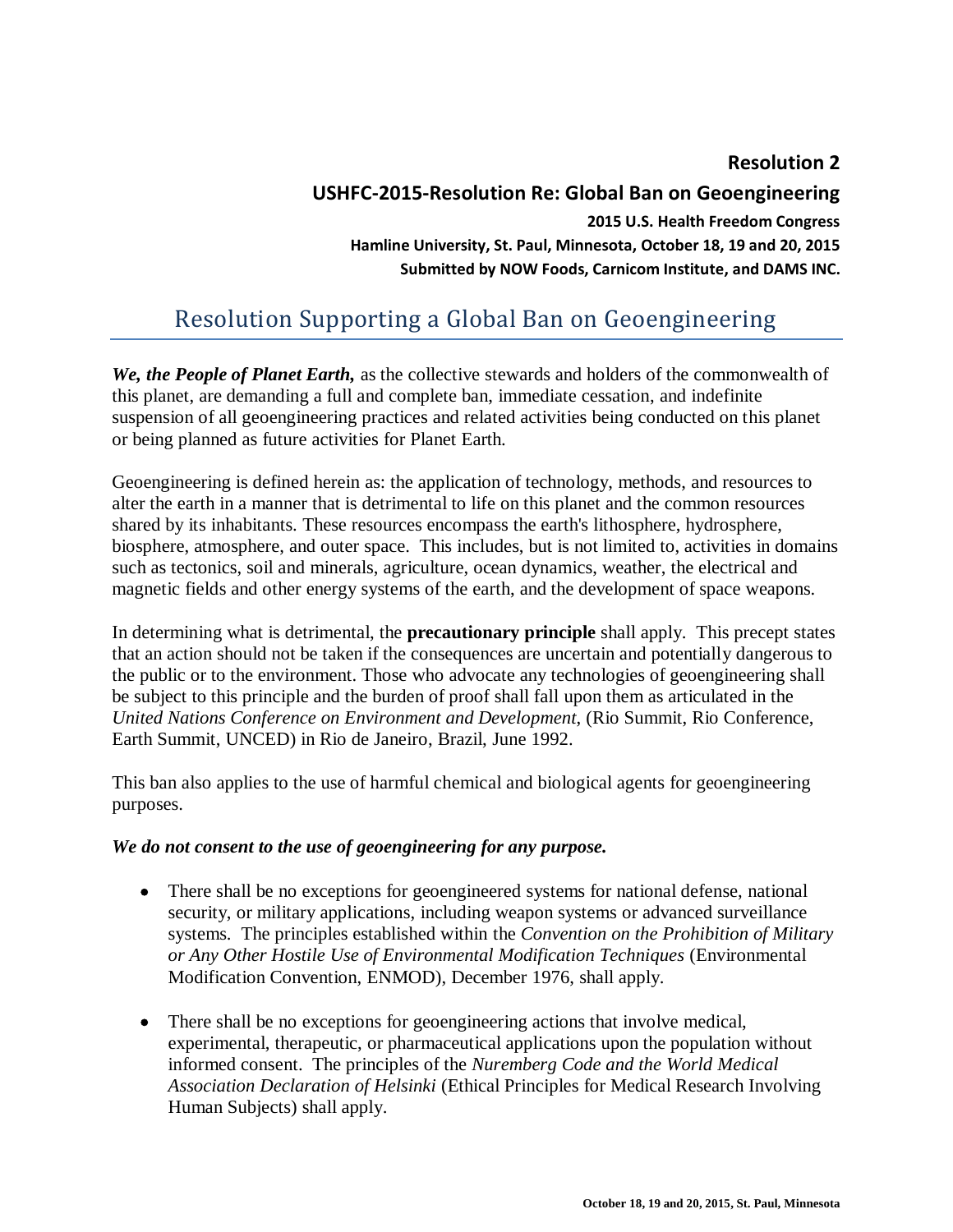- There shall be no exceptions for geoengineering practices that alter the basic underlying chemical or biological processes of agriculture.
- There shall be no exceptions for geoengineering practices that interfere with or are harmful to industry.
- There shall be no exceptions for use of geoengineering practices for law enforcement purposes, including surveillance or riot control.
- There shall be no exceptions for covert geoengineering operations.

This ban shall remain in effect until an international scientific review process is in place to evaluate the scope, definition, and applications of geoengineering and the potential detrimental impact to humankind. The conditions of this ban shall apply until scientific proof of safety has been established by an international panel consisting of independent scientists and with representation that includes developing nations.

The process of evaluation of any project shall include a full and transparent description of the project and its potential impacts. The process of review shall be well publicized internationally and it shall include open discourse, collection of public comments and criticism, and exploration of possible alternative approaches. The international review panel shall then make the final determination as to whether the proposed project or activity is acceptable or subject to the ban on geoengineering. The precautionary principle shall always apply in the decision process. If the final determination allows for acceptance of a project, there shall be ongoing monitoring, evaluation, and reporting of the environmental or other impacts of the project.

This declaration has been initiated by a task force representing a coalition of health freedom organizations concerned about present and future effects of geoengineering activities. We ask that all nations, coalitions, and alliances act to endorse and implement the principles of this document for the benefit of all mankind.

### **Name of Organization**

AutismOne Carnicom Institute Citizens for Health DAMS, Inc. (Dental Amalgam Mercury Solutions) ElectromagneticHealth.org Health Choice IAACN International and American Association of Clinical Nutritionists MN Natural Health Coalition – Stop GeoEngineering MN